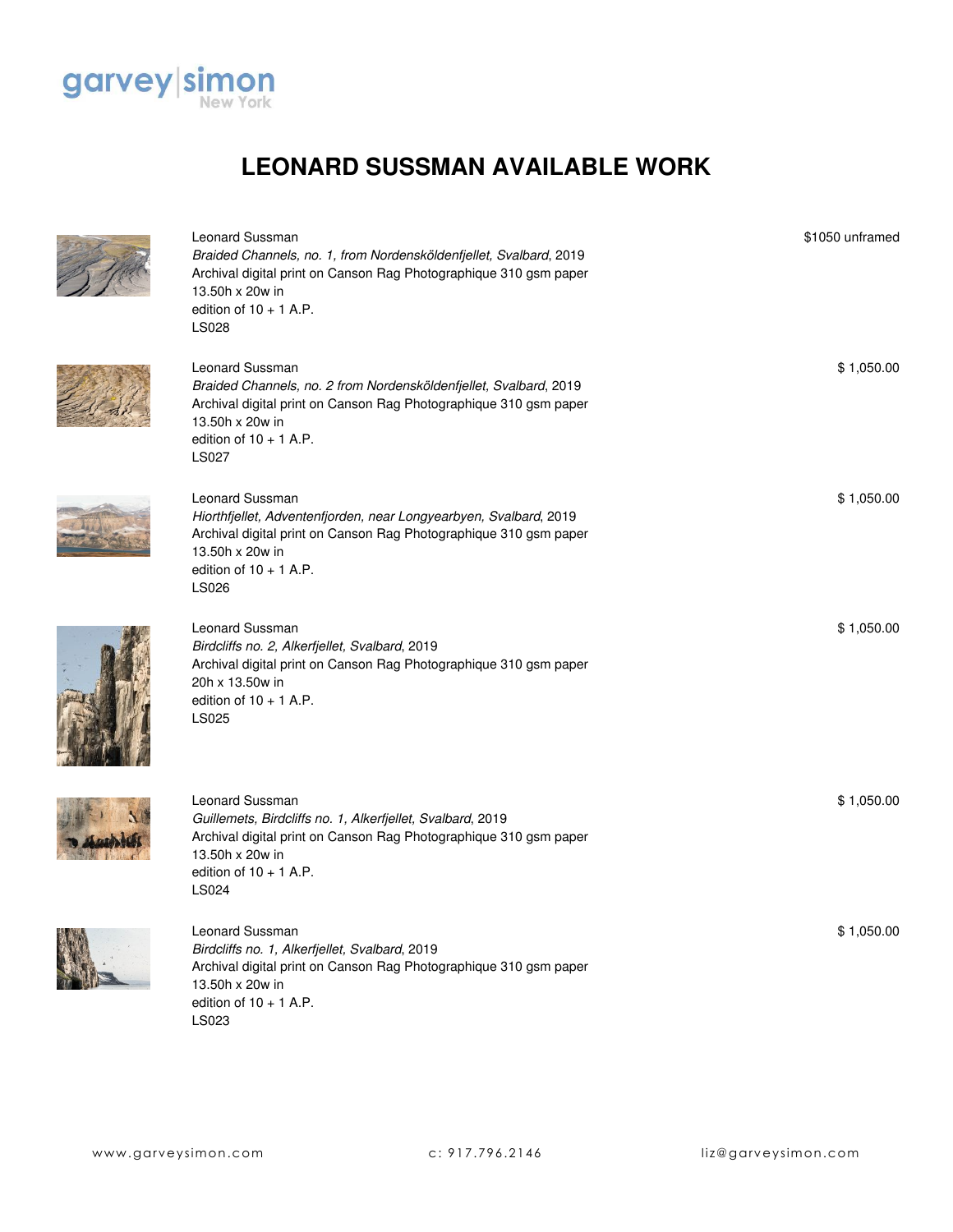



**The Way** 

| <b>Leonard Sussman</b><br>Cliffs, Mössberget, Hinloppenrenna, Svalbard, 2019<br>Archival digital print on Canson Rag Photographique 310 gsm paper<br>13.50h x 20w in<br>edition of $10 + 1$ A.P.<br><b>LS022</b>  | \$1,050.00      |
|-------------------------------------------------------------------------------------------------------------------------------------------------------------------------------------------------------------------|-----------------|
| Leonard Sussman<br>Cliffs, Mössberget, Hinlopenrenna, Svalbard, 2019<br>Archival digital print on Canson Rag Photographique 310 gsm paper<br>13.50h x 20w in<br>edition of $10 + 1$ A.P.<br>LS021                 | \$1,050.00      |
| Leonard Sussman<br>Alkhornet in Fog, Svalbard, 2019<br>Archival digital print on Canson Rag Photographique 310 gsm paper<br>13.50h x 20w in<br>edition of $10 + 1$ A.P.<br><b>LS020</b>                           | \$1,050.00      |
| Leonard Sussman<br>Reflections, and Mining Equipment, Adventendahlen, Svalbard, 2019<br>Archival digital print on Canson Rag Photographique 310 gsm paper<br>13.50h x 20w in<br>edition of $10 + 1$ A.P.<br>LS019 | \$1,050.00      |
| Leonard Sussman<br>Ash-Layered Glacier, Deception Island, South Shetland Islands, Antarctica, 2018<br>Archival digital print on Canson Rag Photographique 310 gsm paper<br>13.50h x 20w in<br>1 of 15<br>LS018    | \$1,050.00      |
| Leonard Sussman<br>Small Iceberg and Glacier, Tabarin Peninsula, Antarctica, 2018<br>Archival digital print on Canson Rag Photographique 310 gsm paper<br>13.50h x 20w in<br>1 of 15<br><b>LS017</b>              | \$1,050.00      |
| Leonard Sussman<br>Tabular Icebergs and Glacier, Tabarin Peninsula, Antarctica, 2018<br>Archival digital print on Canson Rag Photographique 310 gsm paper<br>13.50h x 20w in<br>1 of 15<br>LS016                  | \$1050 unframed |